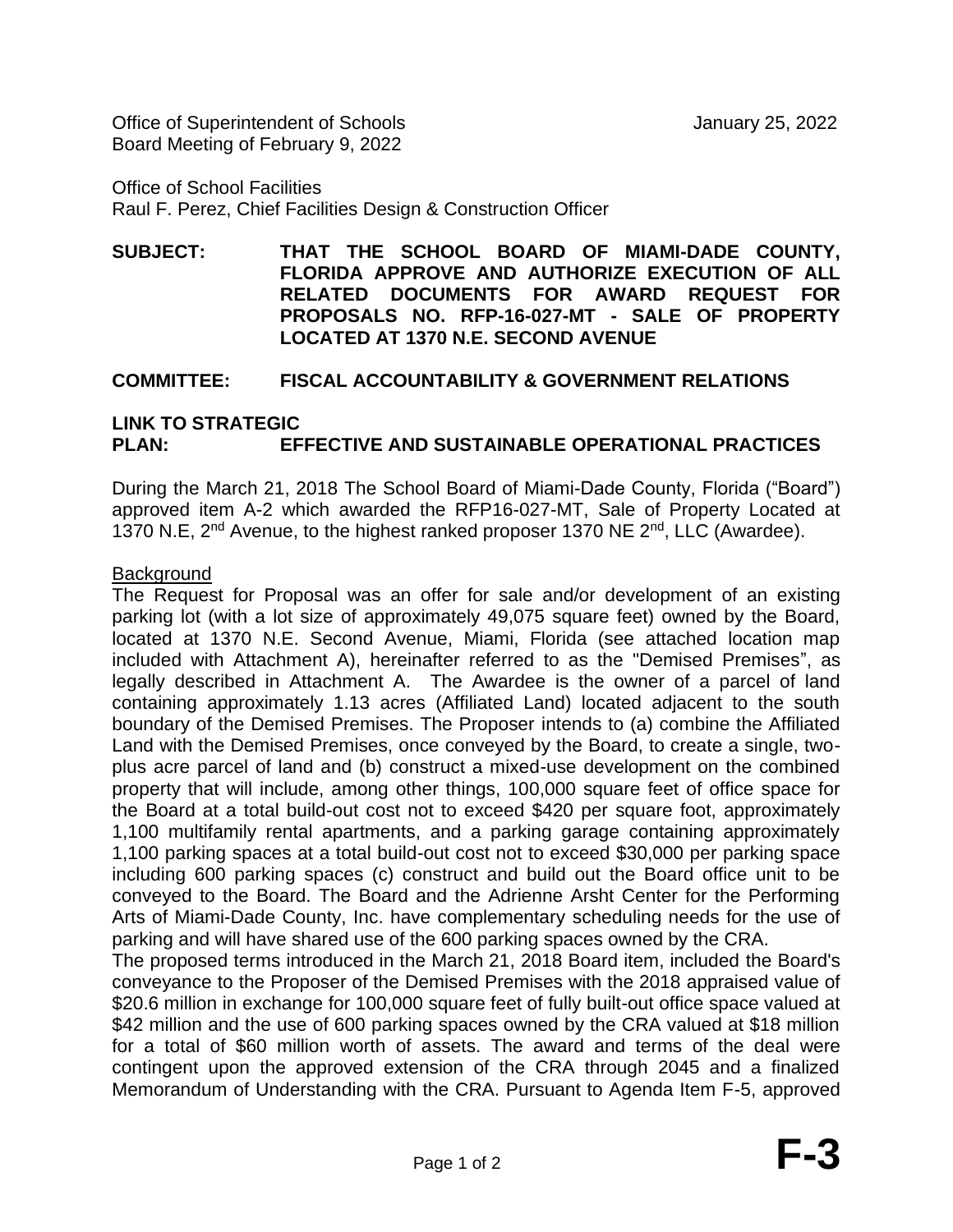September 6, 2017, the Board authorized negotiations addressing possible CRA created tax incentives and/or credits for the Board- owned properties within the Omni CRA Boundaries, should the life of the CRA be extended.

Final negotiated terms with the Awardee align fully with the terms previously presented to the Board. The Omni CRA extension requires one final ratification by the City of Miami before being finalized. Upon ratification, the District will work with the CRA to finalize the MOU and bring negotiated terms to the Board for consideration and approval.

The awardee will begin the zoning application processes for the project upon approval and execution of agreements. The District's parcel will be included in the applications as approved by the Board and the District will work in collaboration with the Awardee for all submittals to governmental entities.

Parcel 7 - [Transaction & Development Agreement](http://attachmentmanagerfiles.dadeschools.net/getFile.ashx?id=hQCo6d6r4txoh4izlUYZOqz4RaoOhP42x9Cer1xU6b5rn~!8ikBdaeNBtVFqRqX/~!oufDlIoPgmb2Nkp0GiZzZ33ljY1iSezBS7xeFgr82JtwIzypE16kxoqpF8SKGnGWs6pRtjrOJioqZTsIqRSoiA==&app=AttachmentManager)

Parcel 7 - [Development Rider](http://attachmentmanagerfiles.dadeschools.net/getFile.ashx?id=aejT1iTsl58LsSH6RZXDBPvfIsX9o5eEJPk/xdEaRwcp8mzMwLGjfafWALtyHA0n6AELxt5hTAlKP~!H4eXCNOdtujMLMnCb95U2T967NwHWVxpsStbyYhw==&app=AttachmentManager)

Parcel 7 - Development Rider - [Sch 1.27 Minimum SBAO Design Specs](http://attachmentmanagerfiles.dadeschools.net/getFile.ashx?id=aejT1iTsl5/lZU4yco/060WvN4Iar7qPiNbvnNJmLE7tdek/L1OzrqvrIUkaEBv63B~!5~!qRpNxIfudZpkOaNm2ZxGXdmvCgduq6e0dw4ZJMFXnlQvWnqeL/vZsr64Tz1iQMgXwQ9uNw=&app=AttachmentManager)

Parcel 7 - [SBAO Plans 50% Schematic Designs](http://attachmentmanagerfiles.dadeschools.net/getFile.ashx?id=DArLnpACTTyPx7~!crTE0FQ5sX9nGFIeO20sVAXCwVqk8oSP~!tyGCzomB5aYwZMkNQmIBXsv2mTdbOBCqo8cvffqQ9lNQbi8t71zChUCaJGw=&app=AttachmentManager)

**RECOMMENDED:** That The School Board of Miami-Dade County, Florida:

- 1. Approve and authorize execution of all related documents for Award Request for Proposals no. RFP-16-027-MT - Sale of Property Located at 1370 N.E. Second Avenue
- 2. Authorize the Superintendent to collaborate with Developer on zoning, traffic and any required project submittals to other governmental entities.